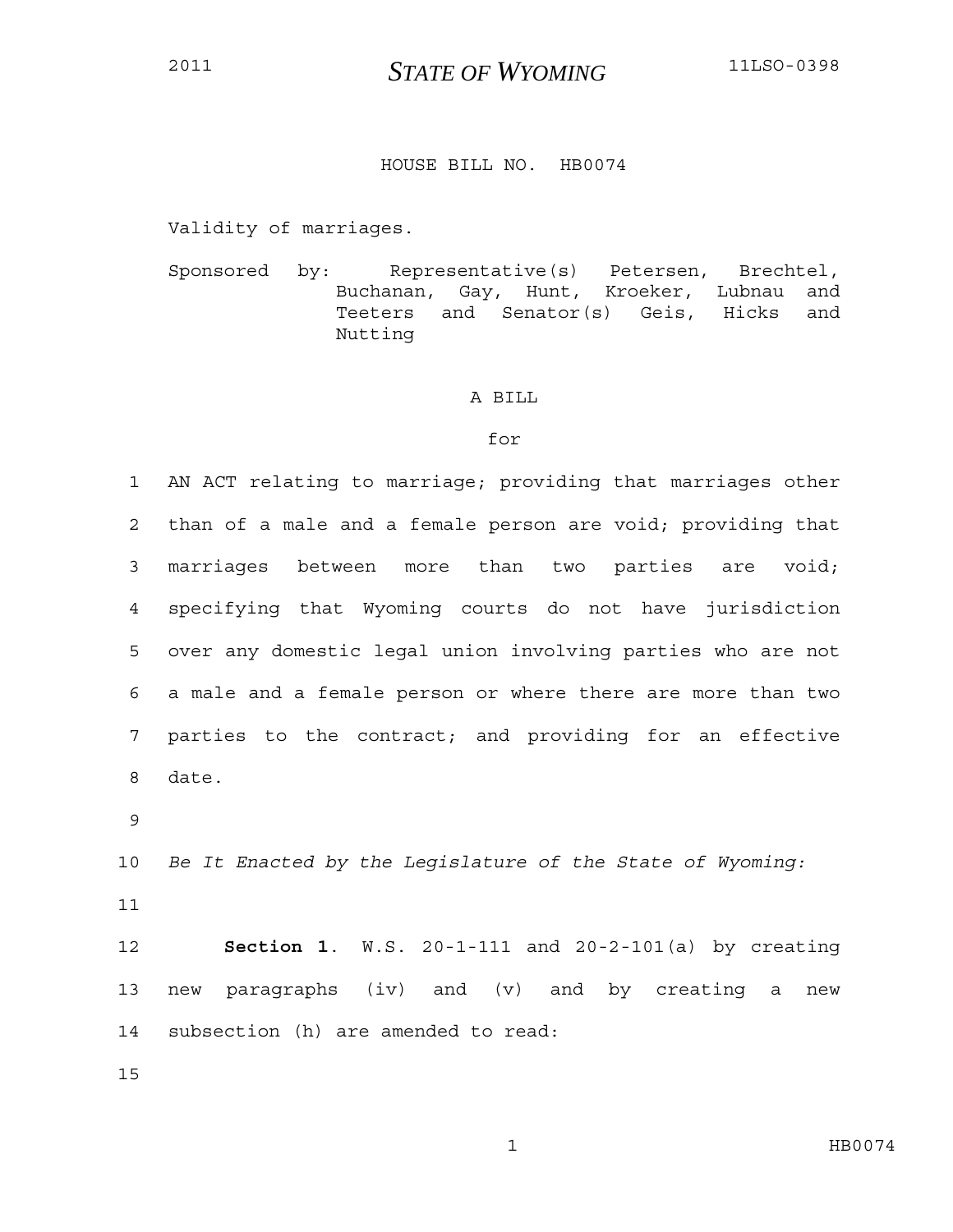| 1              | 20-1-111. Foreign marriages.                                 |
|----------------|--------------------------------------------------------------|
| $\overline{2}$ |                                                              |
| $\mathsf 3$    | All marriage contracts which are valid by the laws of the    |
| $\overline{4}$ | state or country in which contracted are valid in this       |
| 5              | state, provided that such marriage contracts are between a   |
| 6              | male and a female person.                                    |
| 7              |                                                              |
| 8              | 20-2-101. Void and voidable marriages defined;               |
| 9              | annulments.                                                  |
| 10             |                                                              |
| 11             | Marriages contracted in Wyoming are void without<br>(a)      |
| 12             | any decree of divorce:                                       |
| 13             |                                                              |
| 14             | When the parties are<br>(iv)<br>a male<br>not<br>and<br>a    |
| 15             | female person; or                                            |
| 16             |                                                              |
| 17             | When there are more than two (2) parties to<br>(v)           |
| 18             | the contract.                                                |
| 19             |                                                              |
| 20             | No Wyoming court shall have jurisdiction over any<br>(h)     |
| 21             | domestic legal union or relationship, titled marriage or     |
| 22             | otherwise, involving parties who are<br>not a male<br>and a  |
| 23             | female person or when there are more than two (2)<br>parties |
| 24             | to the contract.                                             |